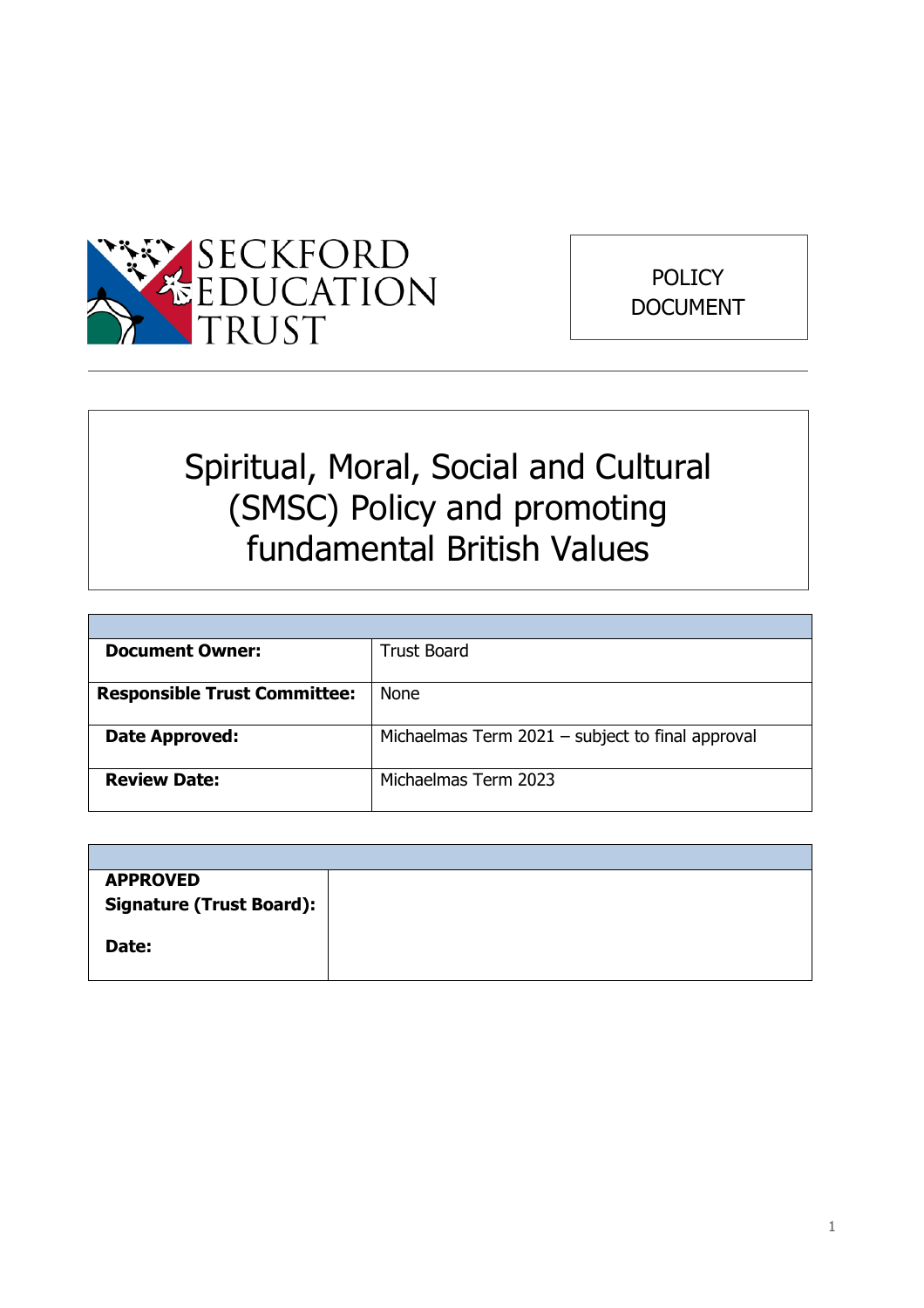

### 1. Other relevant policies and documents

- Assembly Policy
- Behaviour Policy
- Bereavement Policy
- Equalities Policy (Students)
- Inclusion Policy
- PSHE Policy
- Schemes of Learning for all subjects

#### 2. Explanation of terms used in the policy

Trust = Seckford Education Trust (SET)  $School(s) = schools within the Trust$ SMSC = Spiritual, Moral, Social and Cultural

#### 3. Purpose of the policy

This document outlines the Spiritual, Moral, Social and Cultural (SMSC) policy for all Trust Schools. This policy covers the Trust and all its schools and as such there is no need for each School to have its own policy.

# 4. Policy statement

The vision of the Seckford Education Trust (SET) is "inspiring, enabling, celebrating each and every young person's personal best"We aim for all students to:

- achieve their potential through a culture of high academic, personal and social expectations and aspirations;
- have their needs met and be recognised as individuals through high quality inclusion and pastoral care systems;
- learn in a safe, healthy and stimulating environment in which every child matters and in which parents / carers and the wider community are part of the learning journey;
- enjoy an all-round education beyond academic study, so that each can discover his or her latent talents.

Through this vision we intend for our young people to be equipped to take their place in society as valued, economically viable and responsible citizens. Our students will leave our schools empowered as independent, co-operative, innovative and motivated young adults with the skills for and love of learning for life.

This SMSC Policy is founded on the '6Cs to Success' (Co-operation, Commitment, Confidence,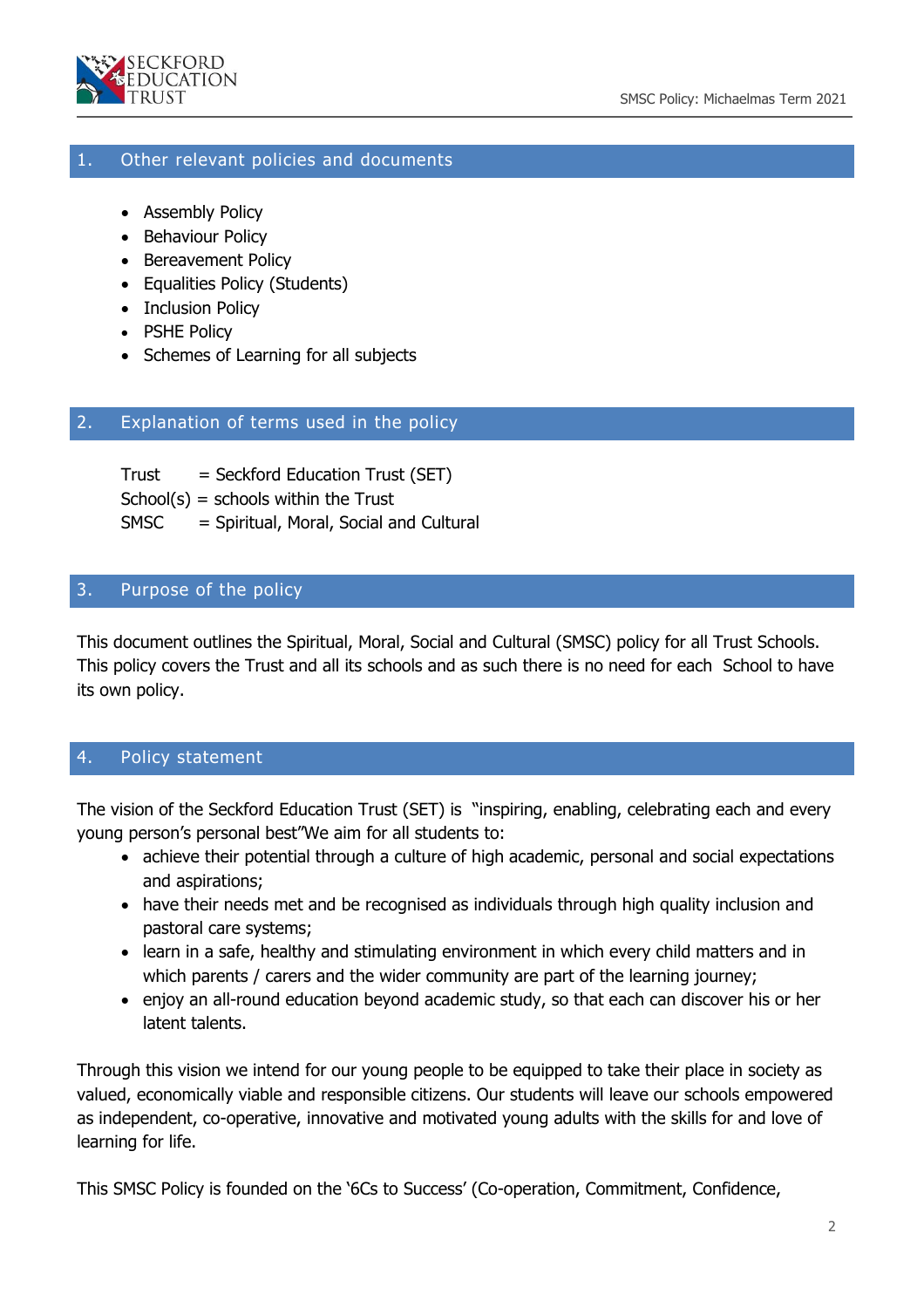

Community, Challenge, Celebration) and 'enjoy, achieve, thrive' that underpin the ethos of the Trust and its schools. The '6Cs to Success' (secondary) and 'enjoy, achieve, thrive' ensure a positive ethos based on the development of key skills and values for life.

The importance of students' SMSC development is widely recognised and an integral part of the current Ofsted framework, and plays an essential and significant part in students' education. Activities within the schools of the Trust are consciously planned to contribute to students' SMSC development, such as in assemblies, acts of worship, curriculum programmes and lessons in PSHE, citizenship and life skills. Contributions to the SMSC programme can be found across the entire curriculum, enrichment programme and in extra-curricular activities.

## 5. Spiritual development of students

'Spiritual' is not synonymous with 'religious' but the Trust recognises that some students will express their spiritual awareness in religious terms.

The Trust and its schools attempts to foster students' spirituality by encouraging the following:

- giving students the opportunity to explore values and beliefs including religious beliefs and the way in which they affect people's lives;
- enabling students to develop a set of values, principles and beliefs;
- encouraging students to explore and develop what animates and inspires themselves and others;
- encouraging students to express innermost thought and feelings through for example, art, music, literature and crafts, exercising the imagination, inspiration, intuition and insight;
- promoting teaching styles which:
	- $\circ$  value students questions and give them space for their own thoughts ideas and concerns;
	- $\circ$  enable students to make connections between aspects of their learning;
	- o encourage students to relate their learning to a wider frame of reference;
	- o encourage students to consider and respect a diversity of opinions.

## 6. Moral development of students

Moral development is about students building a framework of moral values which regulates their personal behaviour, developing an understanding of society's shared and agreed values. Students at the schools within the Trust who are becoming morally aware are likely to be developing some or all of the following characteristics:

- an ability to distinguish right from wrong;
- an ability to think through the consequences of their own and others actions;
- a willingness to express their views on ethical issues and personal values;
- a respect for others' needs, interests and feelings as well as their own;
- participation in charity fundraising or other such behaviour.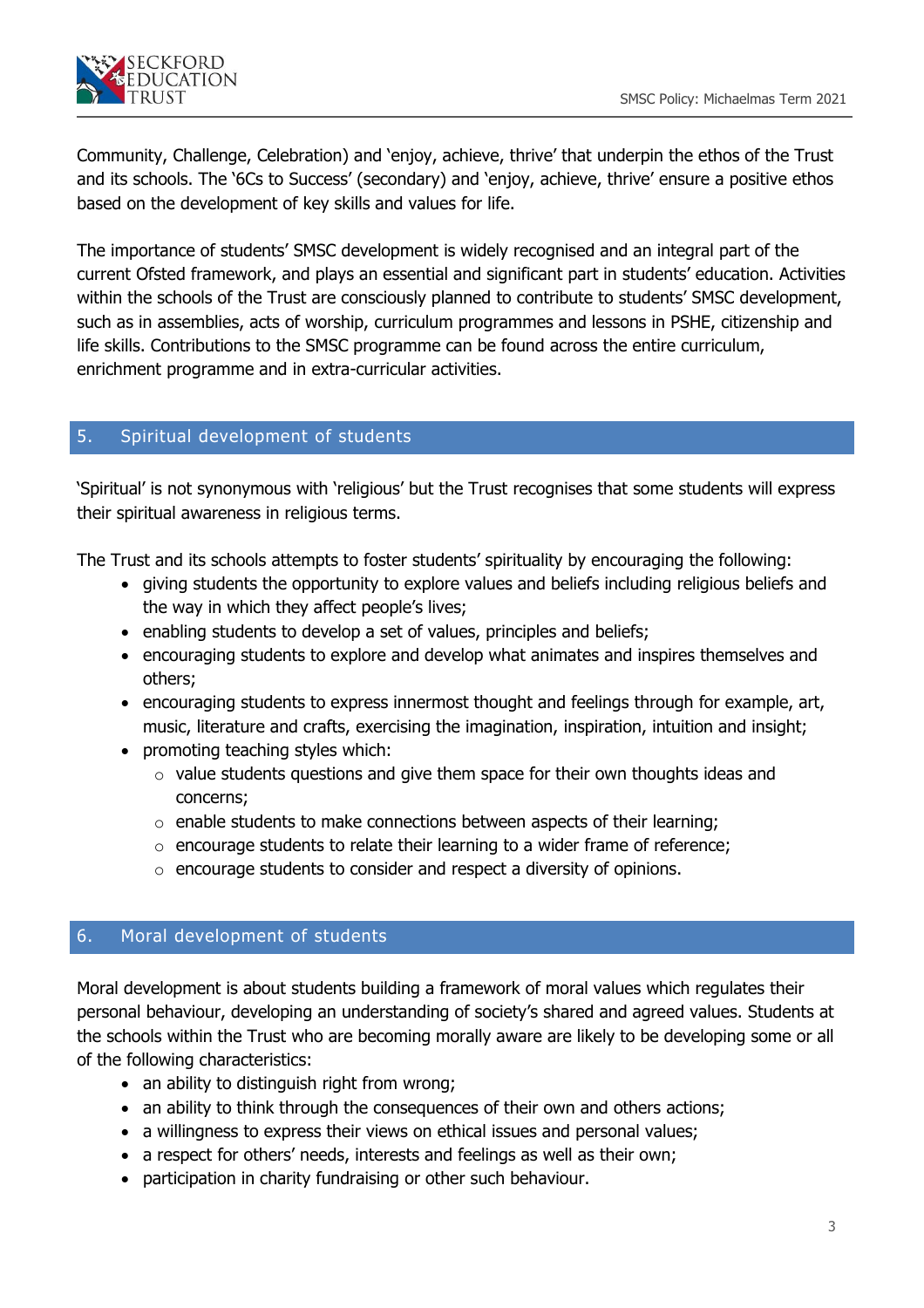

The Trust and its schools encourages the students' moral behavior development through the Behaviour Policy and the use of restorative justice.

# 7. Social development of students

Social development ensures students can adjust appropriately and sensitively to a range of social contexts and experiences. Our expectation for students at schools within the Trust is that they are able to relate well to their peers and adults. The Trust and its schools will foster students' social development by:

- encouraging students to work and learn co-operatively;
- encouraging students to develop their skills of empathy and tolerance;
- encouraging students to recognise and respect differences and similarities;
- providing opportunities for students to exercise leadership (such as through the Student Leaders' Programmes) and responsibility across year groups and the school;
- providing positive and effective links with the world of work and the  $\frac{1}{2}$  wider community;
- encouraging inter-generational links and work.

# 8. Cultural development of students

The Trust and its schools will encourage students' cultural development by:

- providing opportunities for students to explore their own cultural values;
- addressing discrimination on the grounds of race, religion, gender, sexual orientation, age and other criteria and promoting racial and other Fight forms of equality;
- recognising and nurturing particular abilities, gifts and talents;
- providing opportunities for students to participate in cultural events;
- developing partnerships with outside agencies and individuals to extend students' cultural awareness and awareness of diversity.

# 9. Promoting SMSC across the Schools

We promote SMSC through:

- assemblies and collective acts of worship;
- the Personal, Social, Health and education (PSHE) curriculum;
- REcurriculum;
- curricular activities and events;
- maintaining positive relationships with parents / carers and the wider community;
- the learning and teaching environment;
- inclusion;
- displays;
- fundraising for charity;
- Student Leaders' Programme;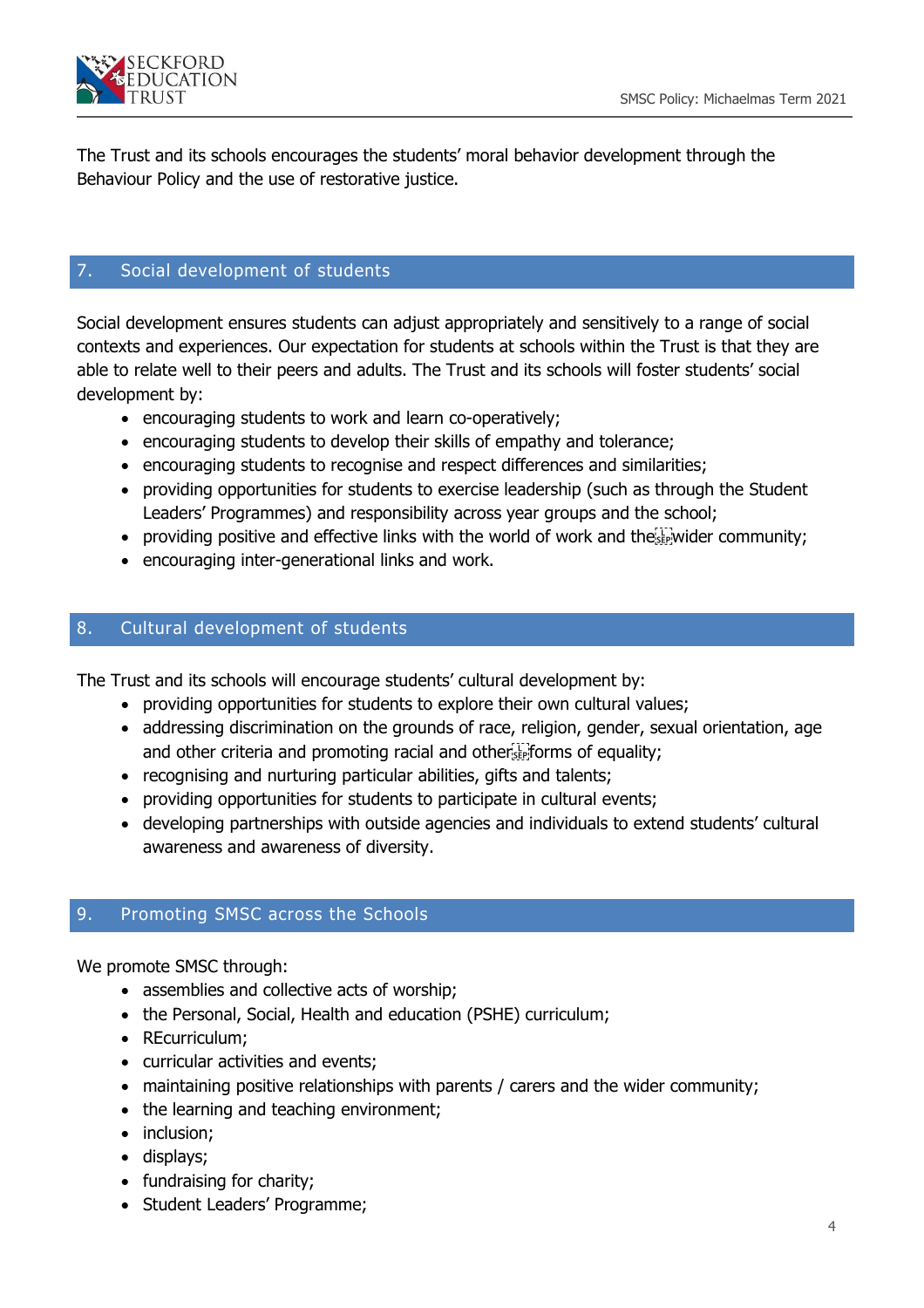

- a wide range of visits and visitors;
- the induction and transition procedures for students;
- various aspects of our enrichment and extra-curricular programmes.

This list is indicative not exhaustive.

#### 10. British Values

In the document "Promoting fundamental British values as part of SMSC in schools: Departmental advice for maintained schools - November 2014' the DfE state:

"Schools should promote the fundamental British values of democracy, the rule of law, individual liberty, and mutual respect and tolerance of those with different faiths and beliefs. This can help schools to demonstrate how they are meeting the requirements of section 78 of the Education Act 2002, in their provision of SMSC.

Actively promoting the values means challenging opinions or behaviours in school that are contrary to fundamental British values. Attempts to promote systems that undermine fundamental British values would be completely at odds with schools' duty to provide SMSC. The Teachers' Standards expect teachers to uphold public trust in the profession and maintain high standards of ethics and behaviour, within and outside school. This includes not undermining fundamental British values."

Through our SMSC Policy, Schools within are Trust will aim to:

- enable students to develop their self-knowledge, self-esteem and self-confidence;
- enable students to distinguish right from wrong and to respect the civil and criminal law of England;
- encourage students to accept responsibility for their behaviour, show initiative, and to understand how they can contribute positively to the lives of those living and working in the locality of the school and to society more widely;
- enable students to acquire a broad general knowledge of and respect for public institutions and services in England;
- further tolerance and harmony between different cultural traditions by enabling students to acquire an appreciation of and respect for their own and other cultures;
- encourage respect for other people; and
- encourage respect for democracy and support for participation in the democratic processes, including respect for the basis on which the law is made and applied in England.

The list below describes the understanding and knowledge expected of students as a result of schools promoting fundamental British values:

- an understanding of how citizens can influence decision-making through the democratic process;
- an appreciation that living under the rule of law protects individual citizens and is essential for their wellbeing and safety;